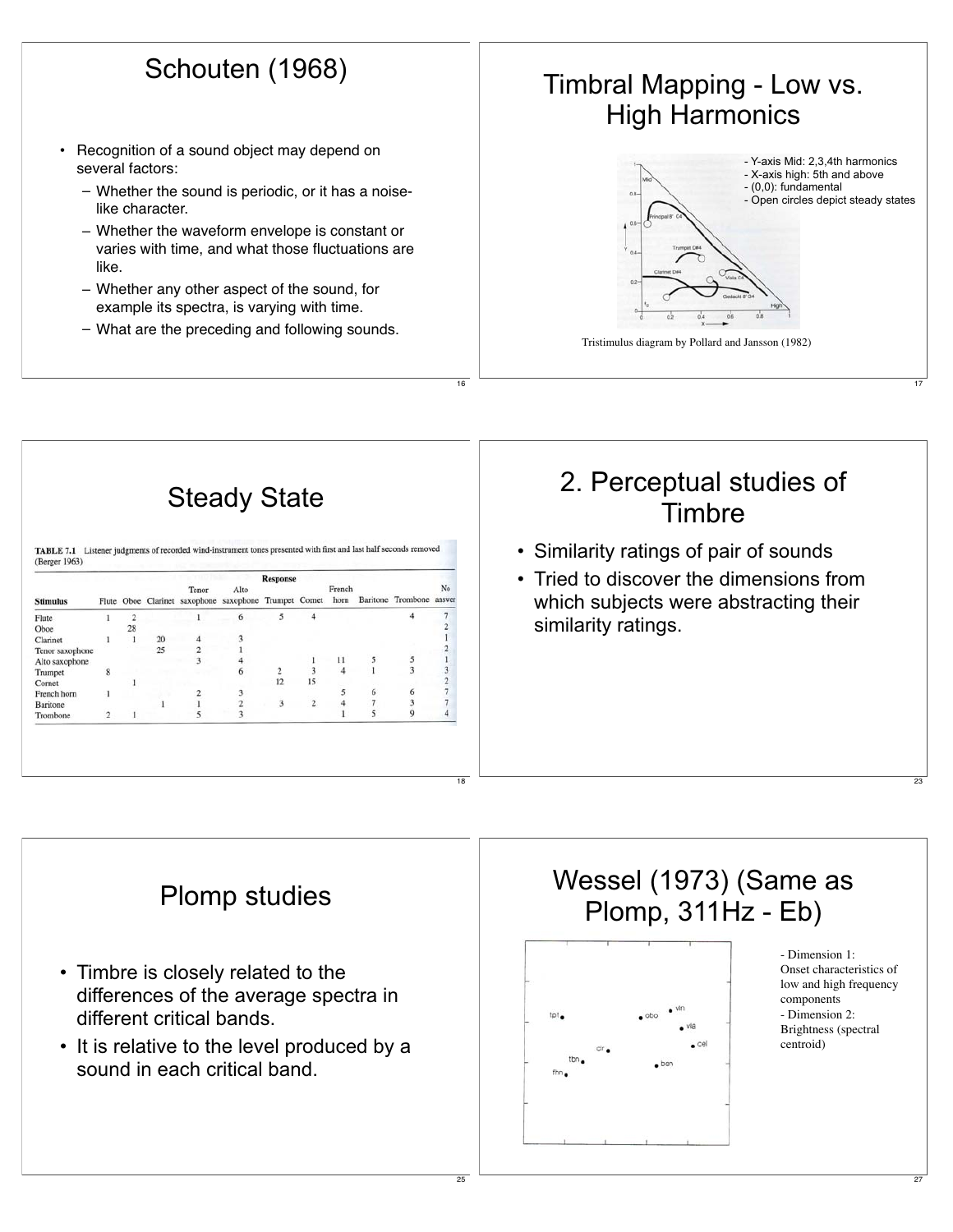



## 3. A different approach to studying timbre: Cognition and the Evolutionary Psychological approach

- Based on the premise that sensory systems evolved to provide biological useful information about the world
	- Following discussion based primarily on David Huron's theories on evolutionary psychoacoustics.
- Considers the properties that sounds have in helping humans solve basic evolutionary problems
	- seeking food and shelter
	- avoiding danger
	- establishing friendships and alliances
	- pursuing sexual relationships
	- raising offspring